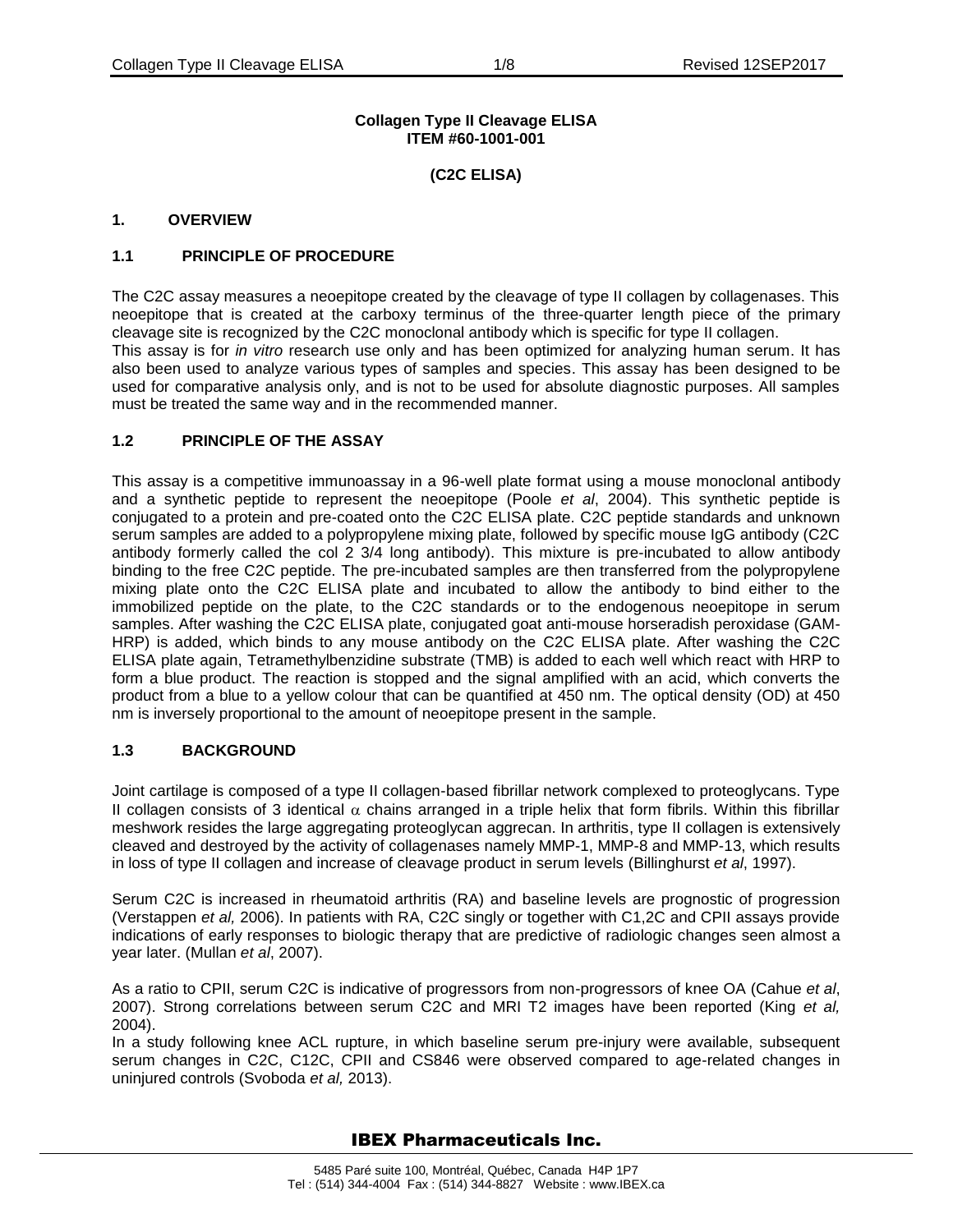Patients at increased risk for ACL rupture can be identified prior to injury by differences in serum C2C, C12C, CPII and CS846 levels (Svoboda *et al,* 2016). These findings suggest that fundamental genetic and/or biomechanically related differences exist that influence cartilage metabolism.

Arthroscopic analyses of pre-radiographic knee cartilage degeneration following ACL injury have revealed significant associations of increased synovial fluid C2C with the presence of three or more high Outerbridge graded cartilage lesions (Yoshida *et al,* 2013).

Increase in knee synovial fluid C2C levels occur within a day following injury and persist up to 7 years (Kumahashi *et al,* 2015). C2C concentrations in SF and serum were correlated.

When knee or hip OA patients are haplotyped, the C2C, CPII and C2C:CPII ratio were significantly increased in sera of OA patients carrying the haplogroup H compared to OA carriers of the J haplogroup (Fernandez-Moreno *et al,* 2012). The collagenase MMP-13 is also more elevated in patients of haplogroup H, who are more likely to need total joint replacement, than non-H haplotypes (Soto-Hermida *et al,* 2015).

Although most studies have examined serum, much progress has been made in recent years to indicate the importance of also analyzing urine (Cibere *et al,* 2009). Different results may be obtained which may prove more informative, such as regarding OA onset and progression in OA. Analyses of urine have revealed that the C2C antibody recognizes a 45-mer peptide (Nemirovskiy *et al,* 2007). Urine C2C but not serum C2C is elevated in patients with pre-radiographic knee OA (Cibere *et al,* 2009). The differences would appear related to the concentration of the disease-related 45-mer peptide in urine.

In animal models of arthritis, serum C2C is elevated in a rat polyarthritis model and decreases with effective therapy (Song *et al,* 1999).

Serum C2C in conjunction with CPII assay is reflective of natural OA progression in the guinea pig as in patients (Huebner and Kraus, 2006). Another study with Hartley guinea pigs showed elevation of synovial fluid C2C, as well as MMP-13 than can generate the C2C neoepitope, in joints of post-traumatic OA group compared to the control or primary OA groups (Wei *et al,* 2010).

In a dog model of OA, C2C is elevated in synovial fluid, serum and urine following surgery (Matyas *et al,*  2004; Chu *et al,* 2002). In natural onset of OA in dogs, synovial fluid C2C is also elevated compared to unaffected dogs (Prink *et al*, 2010).

In a rabbit RA model, C2C levels are elevated in SF, but not in serum, following induction of joint inflammation (Kojima *et al,* 2001).

In equine studies of osteochondral injuries, synovial fluid analyses with serum C2C revealed increases in injured joints that correlated with the severity of injury (Trumble *et al*, 2009)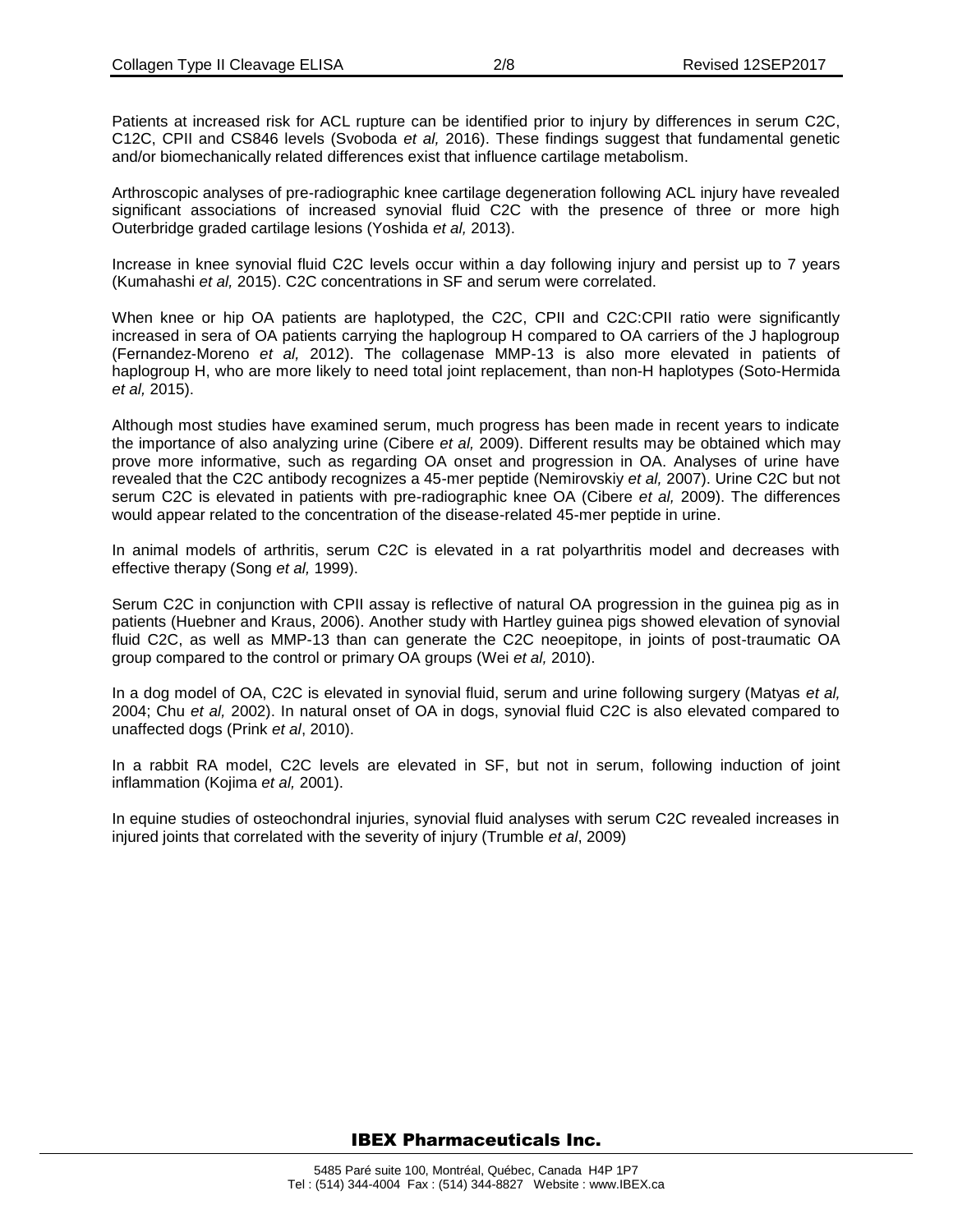## **2. PROTOCOL**

*Bring C2C ELISA kit to room temperature (20-25°C) for at least 30 minutes before use. Wear gloves for all steps of the protocol.*

**Note 1: Gently centrifuge micro tubes before opening to ensure proper recovery of reagents. Note 2: Reagents and samples must be gently vortexed just before use.**

- Make standards according to Table 1.
- Add 50 µL of C2C Standards and samples to appropriate wells of the polypropylene mixing plate. Serum samples should be diluted 1/2 with Buffer III. This can be done directly on the plate (25 µL serum + 25 µL Buffer III).
- Add 50 µL of C2C Antibody diluted in Assay Buffer to all wells of the polypropylene mixing plate (One Plate: 50 µL of Ab + 6 mL Assay Buffer).
- Pre-incubate the polypropylene mixing plate on a high speed microplate shaker at  $700 \pm 10$  rpm for 30 minutes ( $\pm$  2 minutes) at room temperature (20-25°C).
- Remove the C2C ELISA plate from the foil bag. Transfer 80 µL of antigen-antibody mixture from each well of the polypropylene mixing plate to the corresponding wells of the ELISA plate using a multi-channel pipette.
- Incubate the ELISA plate on a high speed microplate shaker 700  $\pm$  10 rpm for 1 hour ( $\pm$  2 minutes) at room temperature (20-25°C).
- Wash the ELISA plate 3-times with 1x diluted Wash solution (300 µL/well). Blot the plate dry on absorbent paper after the last wash.
- Add 100 µL/well of GAM-HRP conjugate diluted in Buffer III. (One Plate: 22 µL of GAM-HRP conjugate + 11 mL Buffer III).
- Incubate the ELISA plate on a high speed microplate shaker at 700  $\pm$  10 rpm for 30 minutes ( $\pm$  2 minutes) at room temperature (20-25°C).
- Wash the ELISA plate 6-times with 1x diluted Wash solution (300 µL/well). Blot the plate dry on absorbent paper after the last wash.
- Add 100 µL/well of TMB.
- Incubate the ELISA plate on a high speed microplate shaker at  $700 \pm 10$  rpm for 30 minutes at room temperature (20-25°C). Stop the colour development by adding 100 µL/well of Stop Solution.
- Read plate absorbance at 450 nm, preferably with the reference wavelength set to 630 nm within 10 minutes.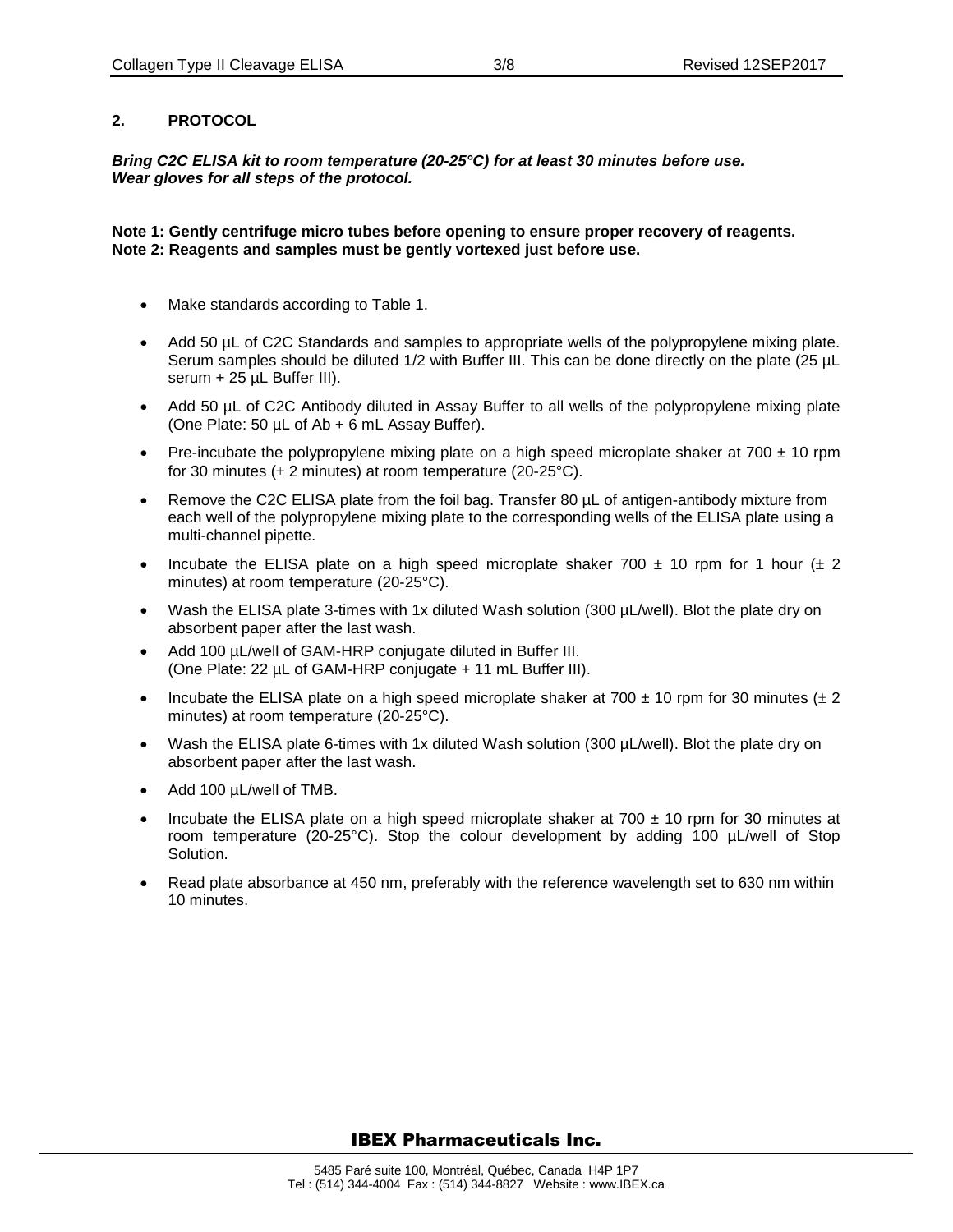# **3. EQUIPMENT & MATERIALS**

## **Material required - not supplied**

- Deionized water
- Graduated cylinder for preparation of wash solution
- Precision pipette to deliver 20 1000 µL with disposable tips
- Precision multichannel pipette to deliver 100 µL with disposable tips
- Vortex mixer
- Orbital microplate shaker capable of 700 revolutions per minute (rpm)
- Automated microplate washer
- Microtiter plate reader with dual wavelength reading 450 nm and 630 nm (Reference filter: 590 650 nm)
- Software capable of calculating a 4 or 5-parameter curve fit for data analysis.

**Supplied Materials** (Store all reagents at 2-8°C unless indicated otherwise until the expiration date on the label).

- C2C Standard Stock at 10 µg/mL. Make up 7 levels of Standards from this stock in Buffer III. (Stds.: 0, 10, 50, 100, 200, 500 and 1000 ng/mL).
- C2C ELISA plate. ELISA plate coated with C2C peptide conjugate within a stabilizing matrix including BSA. Packaged dry in a foil pouch with desiccant sachet.
- Polypropylene mixing plate.
- Assay Buffer. Protein based buffer containing BSA, normal goat serum and a non-mercury preservative. For dilution of primary antibody.
- Buffer III. Protein based buffer containing BSA and a non-mercury preservative. For dilution of Standards, samples and secondary antibody.
- C2C antibody. Primary mouse antibody in a protein based buffer containing BSA and a nonmercury preservative.
- GAM-HRP conjugate. Secondary antibody in a protein based buffer containing BSA and a nonmercury preservative.
- Wash buffer (25X). Contains buffered saline with a non-ionic detergent. Prepare wash buffer as needed by dilution in deionized water. e.g. For 1000 mL of wash buffer solution take 40 ml of the concentrated Wash buffer (25X) and complete to 1000 mL with deionized water. *Wash buffer contains no preservative. Store at 2-8°C after dilution for no more than one week.*
- TMB. Ready-for-use tetramethylbenzidine (TMB) solution in a proprietary buffer.
- Stop Solution. Ready-for-use 0.2 M sulfuric acid.

## **CHEMICAL HAZARD**

Avoid contact with reagents containing sulfuric acid. In case of contact with any of these reagents, wash thoroughly with water.

# IBEX Pharmaceuticals Inc.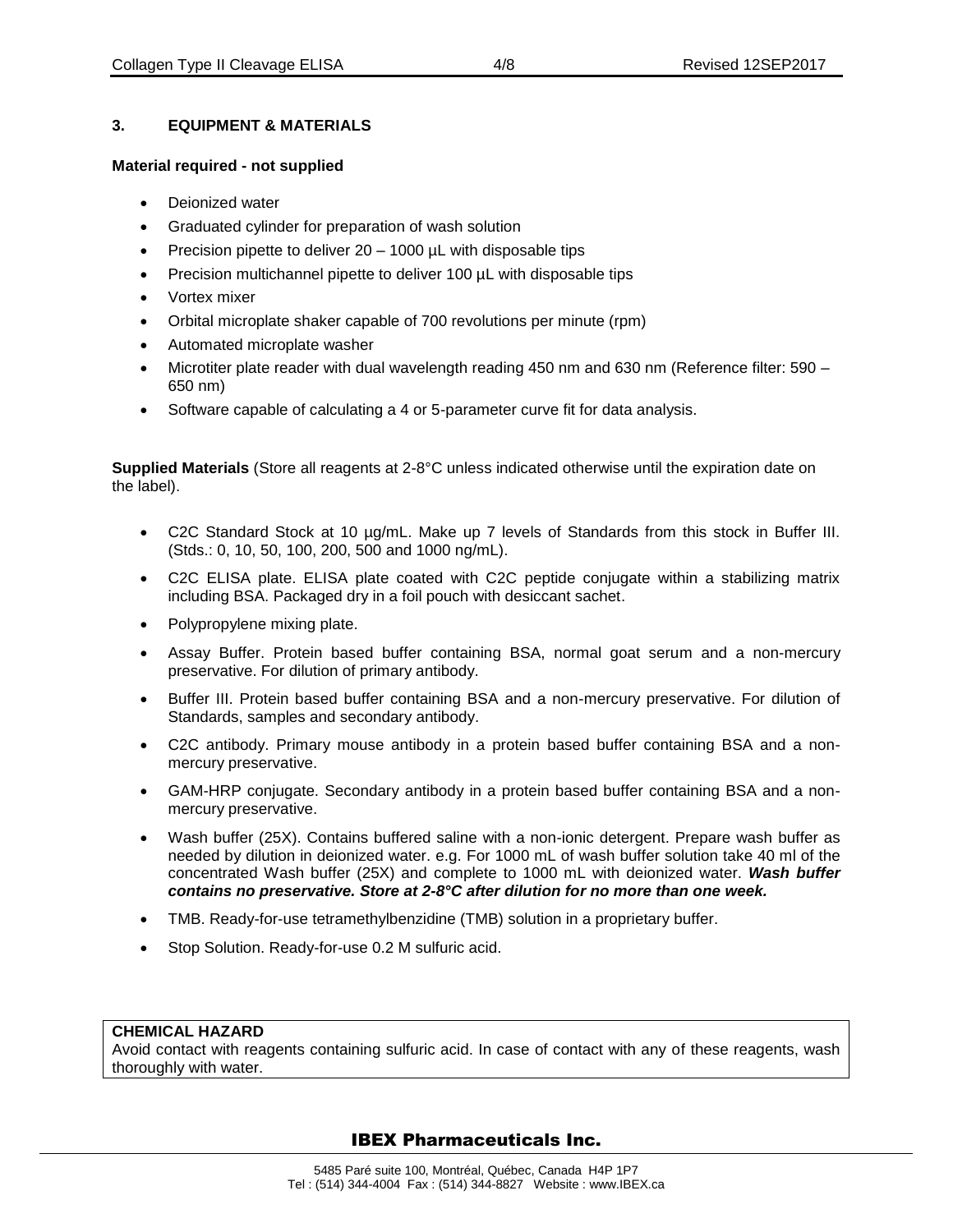# **4. PROCEDURAL NOTES**

- The following recommendations must be followed in order to achieve the most reliable results :
	- $\triangleright$  Collect your samples, freeze them at -70°C and, if applicable, run all timepoints at the same time (refer to section 5 for details).
	- $\triangleright$  Analyze all timepoints from the same individual on one plate and group your samples as much as possible.
	- $\triangleright$  Use the same kit lot number for the entire study.
	- $\triangleright$  The results from the timepoints of one individual should be compared in proportion to each other in order to evaluate the trends over time.
	- $\triangleright$  The best results will be obtained by analyzing test samples in triplicate.
	- $\triangleright$  If a sample must be re-tested, perform the re-test with associated timepoints, i.e. if one timepoint is unexpected, retest this timepoint along with at least one or two additional timepoints from the same individual.
- We recommend centrifuging micro tubes to maximize recovery of reagent. Reagents are overfilled to ensure required volume can be recovered.
- All reagents and samples must be gently vortexed just before use.
- Stock reagents should be diluted shortly before use. Final dilutions of antibody and HRP conjugate are not stable for more than one day. Final dilutions of standards are stable for up to 1 week at 2-8°C.
- A set of Standards (in duplicate) must be included on each plate.
- Buffer III is provided to make up Standards for the measurement of serum and plasma samples. Ideally, a matrix equivalent to the sample should be used to make up standards. For example: for tissue culture, supernatant medium may be used.
- Samples should ideally be analyzed as triplicates. All samples to be compared must be subject to the same treatment.
- Avoid microbial contamination of reagents, especially the stock antibodies and conjugates.
- GAM-HRP is highly sensitive to microbial contamination, sodium azide, hypochlorous acid and aromatic hydrocarbons often found in laboratory water supplies.
- TMB is highly sensitive to light and should not be exposed to silica based materials such as glass or metal.

## **5. SPECIMEN COLLECTION & STORAGE**

Blood should be collected without anticoagulants and in such a way as to avoid haemolysis. Ideally, serum samples should be aliquoted, immediately frozen and stored at -70 °C following centrifugation (600g / 3000rpm, 10 min) to remove particulate material and any clots. Aliquots of serum can be stored at -70°C for more than a year. Repeated freeze thaw cycles should be avoided.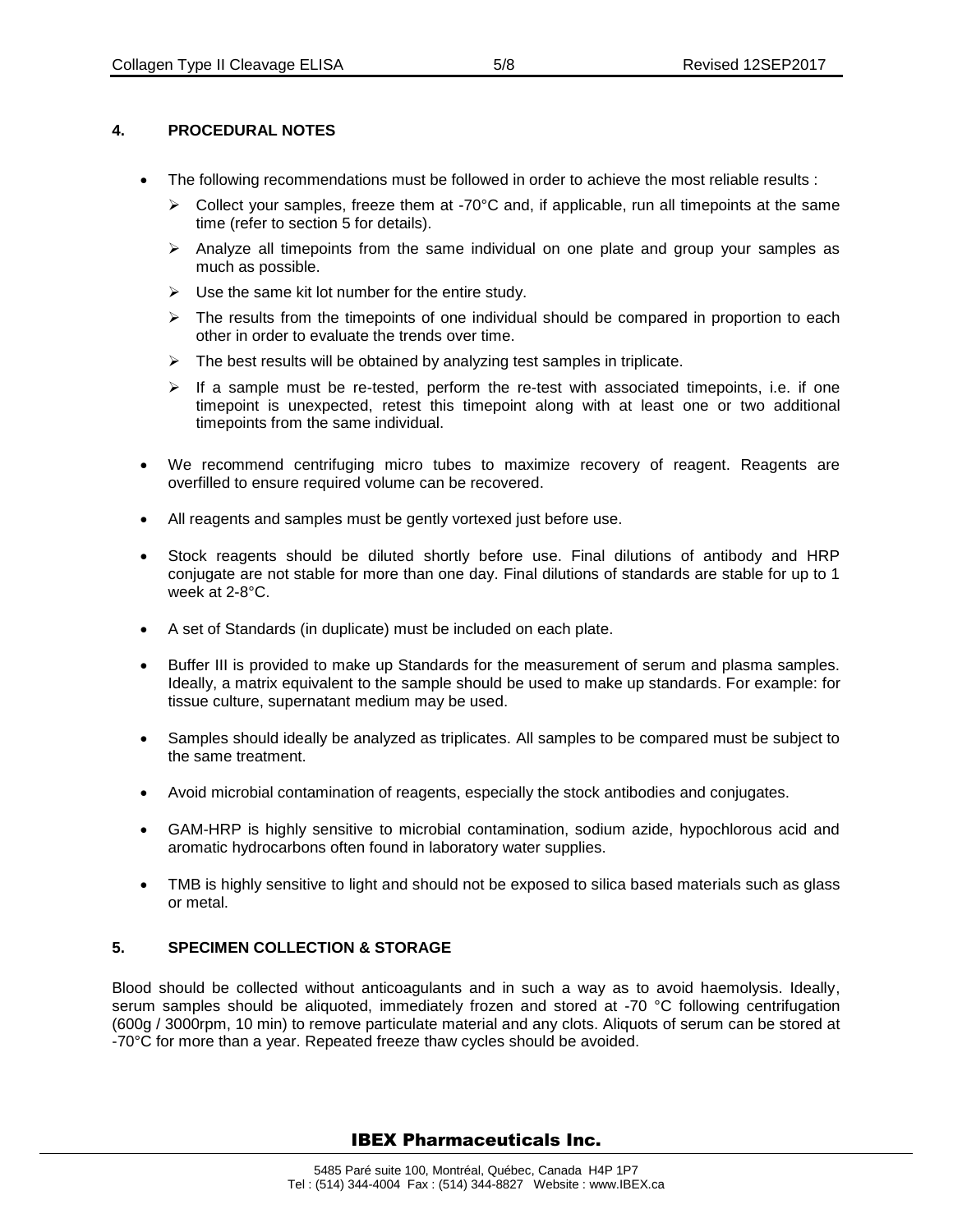## **6. RESULTS**

- Plot mean standard absorbance readings on the y-axis versus log concentration of Standards on the x-axis using a logistic equation (4 or 5 parameter). Note that the standard curve is sigmoidal and not linear. Ideally, appropriate curve fitting software should be used.
- Any sample reading higher than the highest standard should be diluted with Buffer III and re-assayed. Any sample reading lower than the lowest standard should be re-assayed or discarded.

## **Table 1**

| <b>C2C Working Standards Dilution Table</b> |                      |                              |                                    |                 |
|---------------------------------------------|----------------------|------------------------------|------------------------------------|-----------------|
| <b>Standard</b>                             | <b>Concentration</b> | <b>Volume Stock</b>          | <b>Volume</b><br><b>Buffer III</b> | <b>Dilution</b> |
| Std-1                                       | 1000 ng/mL           | 50 µL of 10 µg/mL Stock      | 450 µL                             | 1:10            |
| Std-2                                       | 500 ng/mL            | 25 µL of 10 µg/mL Stock      | 475 µL                             | 1:20            |
| Std-3                                       | $200$ ng/mL          | 100 µL of 1000 ng/mL (Std-1) | $400 \mu L$                        | 1:5             |
| Std-4                                       | 100 ng/mL            | 50 µL of 1000 ng/mL (Std-1)  | 450 µL                             | 1:10            |
| Std-5                                       | 50 $ng/mL$           | 50 µL of 500 ng/mL (Std-2)   | 450 µL                             | 1:10            |
| Std-6                                       | 10 $ng/mL$           | 50 µL of 100 ng/mL (Std-4)   | 450 µL                             | 1.10            |
| Std-7                                       | 0 $ng/mL$            |                              | $500 \mu L$                        |                 |



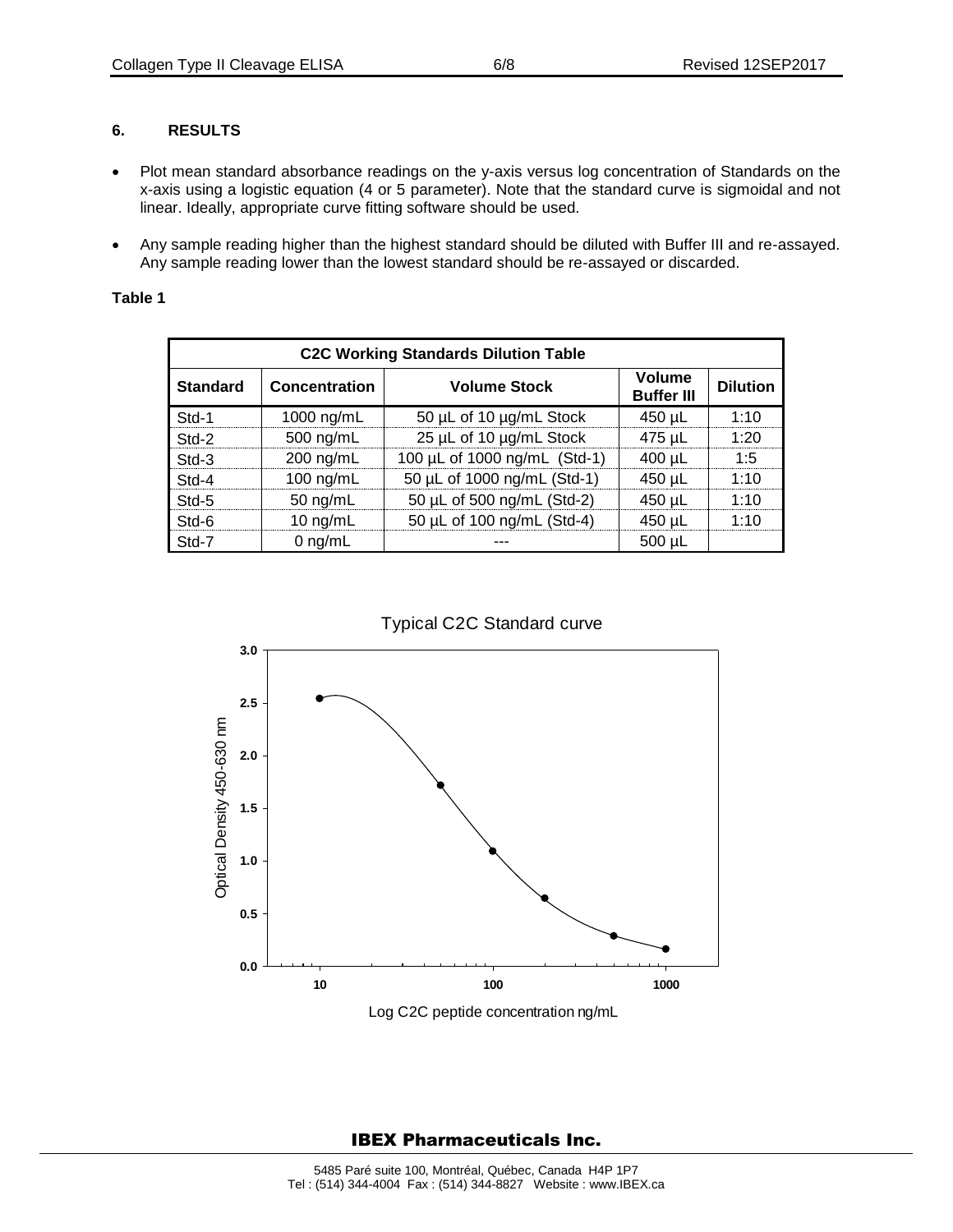# **7. SPECIFIC PERFORMANCE CHARACTERISTICS**

## **7.1 CROSS REACTIVITY AND SPECIFICITY**

The C2C antibody has selective high affinity for collagenase-cleaved human type II collagen. It recognizes the  $\alpha$ -chain fragments containing an approximate 9 amino acid sequence from the carboxy terminus of the three-quarter length piece produced by collagenase (MMP-1, MMP-8 and MMP-13) cleavage of type II collagen. This antibody demonstrates no cross reactivity with uncleaved human type I or II collagen  $\alpha$ -chains or uncleaved triple-helical and heat denatured human types I and II collagen. It also shows no reactivity to similarly cleaved type I collagen  $\alpha$ -chains.

This antibody has broad cross reactivity and recognizes human, as well as monkey, horse, bovine, dog, rabbit, rat, mouse and guinea pig C2C. The antibody has not been tested in other species. We strongly recommend testing the performance of the kit in your conditions.

This assay is suitable for serum. It has also been used by IBEX customers in plasma, synovial fluid, urine and culture medium.

This ELISA utilizes a mouse antibody. Testing of samples containing high concentrations of mouse antibodies (such as mouse serum) can result in high background interference.

## *End-users should conduct their own validation for these and any other samples.*

## **REFERENCES**

- 1. Billinghurst, R.C., Dahlberg, L., Ionescu M., Reiner A., C Bourne R., Rorabeck C., Mitchell P., Hambor J, Diekmann O., Tschesche H., Chen J., Van Wart H. and Poole A.R. (1997). Enhanced cleavage of type II collagen by collagenases in osteoarthritic articular cartilage. J. Clin. Invest. 99:1535-1545.
- 2. Cahue S., Sharma L., Dunlop D., Ionescu M., Song J., Lobanok T., King L., and Poole A.R. (2007). The ratio of type II collagen breakdown to synthesis and its relationship with the progression of knee osteoarthritis. Osteoarthritis and cartilage 15: 819-823.
- 3. Chu Q., Lopez. M., Hayashi K., Ionescu M., Billinghurst R.C., Johnson K.A., Poole A.R. and Markel M.D. (2002). Elevation of a collagenase generated type II collagen neoepitope and proteoglycan epitopes in synovial fluid following induction of point instability in the dog. Osteoarthritis and Cartilage 10: 662-669.
- 4. Cibere J., Zhang H., Garnero P., Poole A.R., Lobanok T., King L., Saxne T., Kraus V.B., Way A., Thorne A., Wong H., Singer J., Kopec J., Guermazi A., Peterfy C., Nicolaou C., Munk P. and Esdaile J.M. (2009). Association of biomarkers with pre-radiographically defined and radiographically defined knee osteoarthritis in a population-based study. Arthritis and Rheumatism 60: 1372-1380.
- 5. Fernandez-Moreno M, Soto-Hermida A, Oreiro N, Pertega S, Fenandez-Lopez C et al. (2012). Mitochondrial haplogroups define two phenotypes of osteoarthritis. Front Physiol 3:129
- 6. Huebner J.L. and Kraus V.B. (2006). Assessment of the utility of biomarkers of osteoarthritis in the guinea pig. Osteoarthritis and Cartilage 14: 923-930.
- 7. King K.B., Lindsey C.T., Dunn T.C., Ries M.D., Steinbach L.S. and Majumdar S. (2004). A study of the relationship between molecular biomarkers of joint degeneration and the magnetic resonance-measured characteristics of cartilage in 16 symptomatic knees. Magnetic resonance imaging 22: 1117-1123.